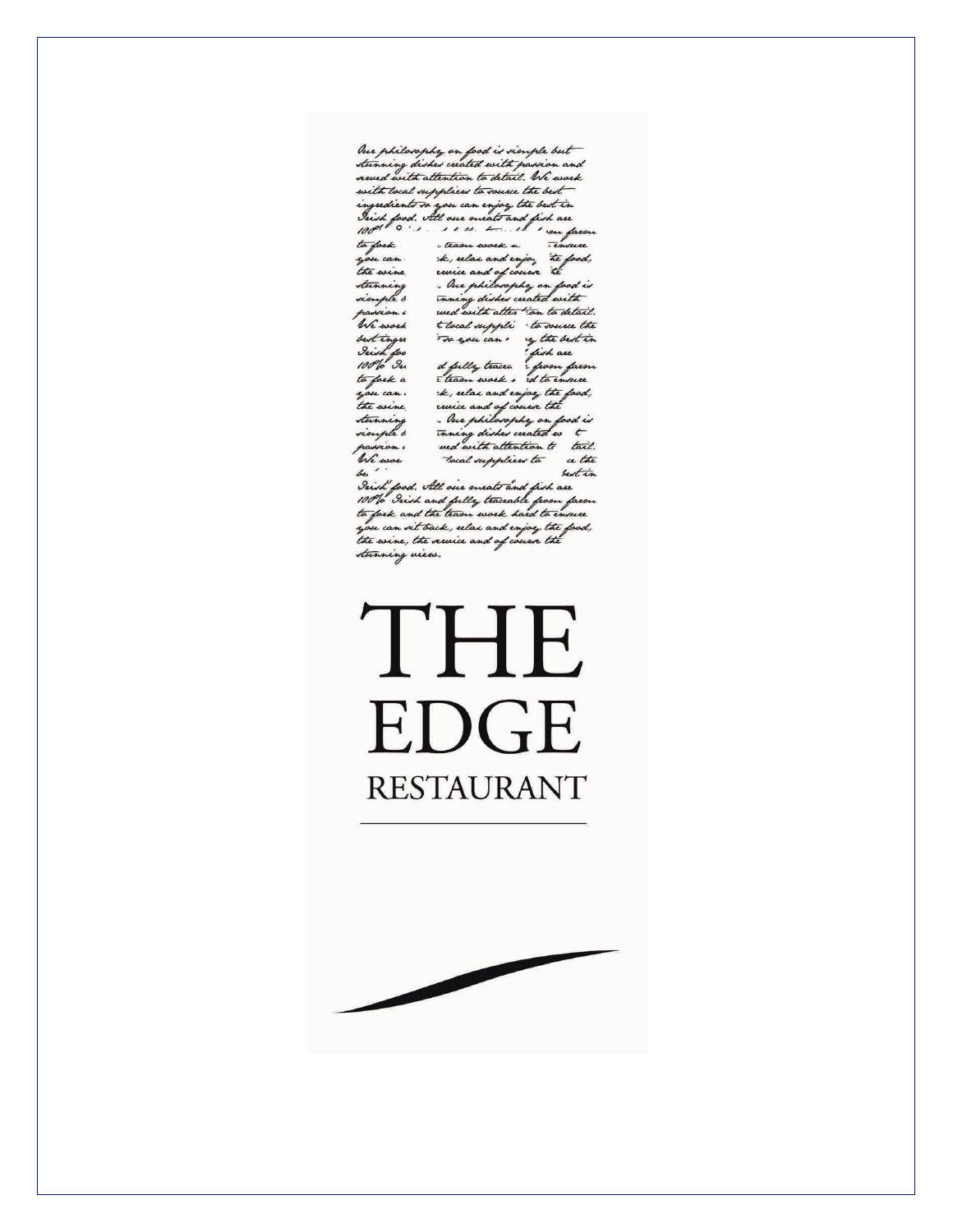## **Table d'Hôte Menu**

#### **Starters**

Veloute of Celeriac, Nduja Arancini, Mushroom 1,3,7

Crispy Hens Egg, Clonakilty Black Pudding, Wild Garlic 1,3,7

Warm Smoked Gubeen Chorizo Salad, Baby Gems, Sourdough Croutes, Parmesan, Garlic Dressing 1,3,7

Fivemiletown Goats Cheese, Onion Ash, Roast Beets, Apple, Pumpkin, Fennel 1,3,7,10

Warm Whiskey Cured Salmon, Cucumber, Dill, Cornichons, Horseradish 4,7,10 (€6 Supplement)



OF IRELAND



Two AA Rosette Award for **Culinary Excellence** 



Allergens: 1 Wheat2Crustaceans3Eggs4Fish5Peanuts6Soybeans7Milk8Nuts Namely9Celery10Mustard 11Sesame Seeds12Sulphur Dioxide13Lupin14Molluscs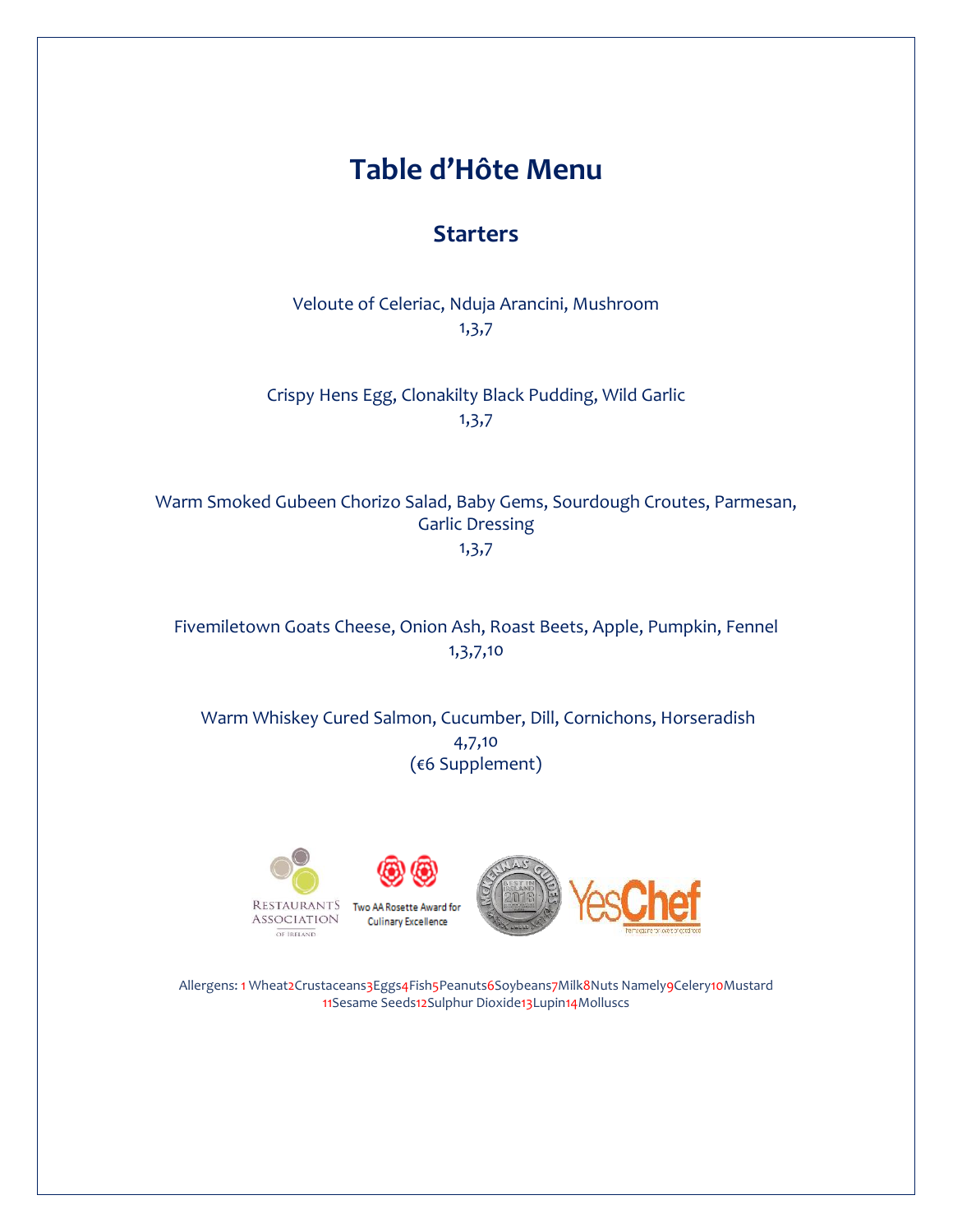### **Main Courses**

Braised Daube of Beef, Chantenay Carrots, Roast Shitake, Shallot & Thyme 1,9

Breast of Free-Range Chicken, Confit Leg, Puy Lentil & Smoked Bacon Jus, Lovage 1,3,7

Pan Fried Hake, Saffron, White Bean, Mussel, Buttered Asparagus, Smoked Paprika, Fennel 4,7,12,14

Wild Mushroom & Sweetcorn Pithivier, Lyonnaise Onions, Split Chive Velouté 1,3,7

Roast Breast of Duck, Leg Croquette, Cherries, Aubergine, Radicchio, Pistachio & Sesame Dukkha 1,3,7,8,10,11 (€10 Supplement)

Chargrilled Aged Irish Sirloin Steak, Thyme Roasted Field Mushroom, Brandy Peppercorn Cream 7, 12 (€14 Supplement)

*All Main Courses are served with a Selection of Vegetables and Potatoes*



Allergens: 1 Wheat2Crustaceans3Eggs4Fish5Peanuts6Soybeans7Milk8Nuts Namely9Celery10Mustard 11Sesame Seeds12Sulphur Dioxide13Lupin14Molluscs